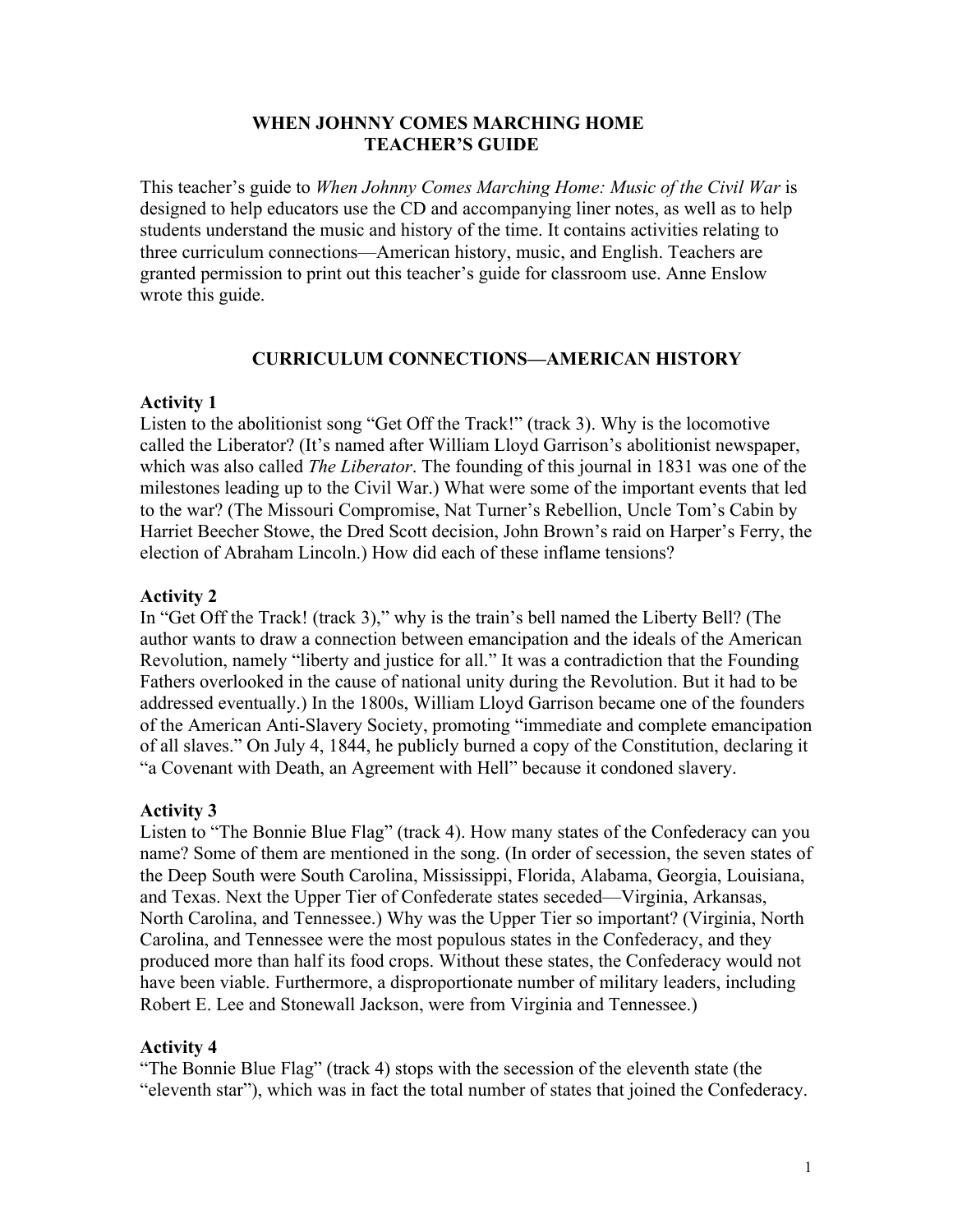But count the stars in the Confederate battle flag. There are 13. Why? (Confederate leaders counted Kentucky and Missouri. Though these two states remained in the Union, secessionist minorities in both states voted early on to join the Confederacy.)

## **Activity 5**

Listen to "Hard Times Come Again No More / Hard Tack" (track 12). What does the song tell us about the attitude of the soldiers toward their food rations? Hard tack was eaten in the Union armies. What was the equivalent food among the Southern soldiers? (They were given cornmeal, which they complained was so coarsely ground that it made their gums bleed and chipped their teeth.)

## **Activity 6**

Listen to "Tenting on the Old Camp Ground" (track 10). Some of the soldiers in the song are dead or dying. What were the leading causes of death among soldiers during the Civil War? (Surprisingly, battle wounds only killed a third of those who perished in the war. Two thirds died from diseases like dysentery.)

## **Activity 7**

Listen to "All Hail to Ulysses!" (track 15). The song calls him "the hero of battles renowned." What were some of those battles? (Fort Donelson, Vicksburg). The second verse begins "When treason her banner unfurled in the land, to Liberty then he was true." What was the treason the song refers to? (The North thought of the South's secession as treason. But it's worth noting that the Confederacy also accused the North of treason. Who was right?) Why was Ulysses S. Grant considered such an important military leader?

## **Activity 8**

Listen to "The Battle Cry of Freedom" (track 1). The song calls for new recruits to "fill the vacant ranks of our brothers gone before." Why did the Union (and the Confederacy, for that matter) need new recruits? (The Civil War included some of the bloodiest battles of our history. How many soldiers were lost at Shiloh? Antietam?) The song glosses over the losses for a good reason. You might be less likely to volunteer if it focused on all the dead and dying.

# **CURRICULUM CONNECTIONS—MUSIC**

## **Activity 9**

Listen to "The Battle Cry of Freedom" (track 1). The song calls for new military recruits to "fill the vacant ranks of our brothers gone before." Is this the kind of song that would make you want to volunteer? Why is it effective? (It speaks of a cause that most Northerners believed in—the Union forever. It has a catchy melody and chorus that would stick in your mind. And it accuses those on the other side of being traitors always an effective way to rally your own supporters.)

## **Activity 10**

Listen to "The Bonnie Blue Flag" (track 4). This song was just as popular on the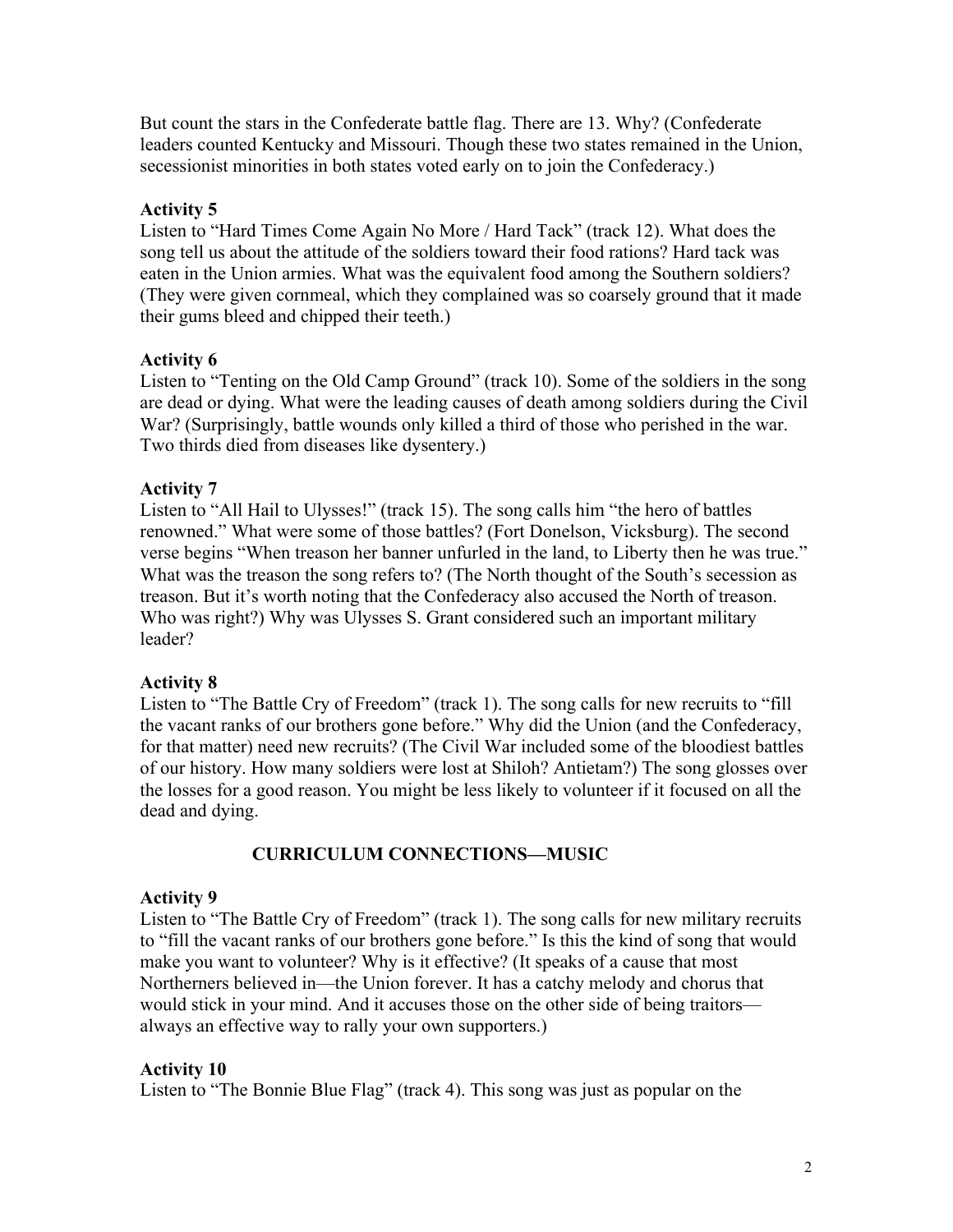Southern side as "The Battle Cry of Freedom" was in the North. In fact, in April 1862, when Union Maj. Gen. Benjamin Butler and his troops occupied New Orleans, they confiscated all the copies of "The Bonnie Blue Flag" they could find and imposed fines on the local people for singing or even whistling the song. Why was the song considered so dangerous? (It was a rallying cry for the Confederates. Singing it was a sign of resistance.)

## **Activity 11**

In their day, these songs were enormously powerful—as rallying cries, as ways to hearten the troops, and make them fight on in desperate situations. Think of the music that you enjoy most. Does it have the power to make you happy? Can it make you sad? Can it make you want to dance or fall in love? This music did all or that and more for people during the Civil War. Listen to "Weeping, Sad and Lonely" (track 5). It was banned in camp by certain commanders because it created such a deep longing for home. Why was this dangerous? (It sapped morale and might cause men to desert from the army.) As we've already discussed, "The Battle Cry of Freedom" (track 1) had the opposite effect on the troops.

## **Activity 12**

Listen to "Get Off the Track!" (track 3). The words were written by Jesse Hutchinson, Jr.. However, he did not write the tune. Instead, he set it to the same melody as another popular song of the day called "Old Dan Tucker." Why did many songwriters of the day use other melodies rather than writing their own? (There are several reasons. It was easier for people to learn the song if they already knew the tune. The familiarity of the melody also made it unnecessary to publish the full sheet music; the lyrics alone could be printed, making it cheaper to distribute the song to the widest possible audience. Finally, in some cases, you could also turn around the meaning of the original song. In fact, "Old Dan Tucker" was a minstrel song.)

## **Activity 13**

"Get Off the Track!" (track 3) was one of the most popular songs of the Hutchinson Family Singers. Research the Hutchinsons. (They were part of what was then a new tradition of family singing groups. They gave concerts regularly from 1839 until after the Civil War and performed for three presidents. They sang for various causes, including women's rights, temperance and most prominently, abolition. The escaped slave and abolitionist leader Frederick Douglass wrote that the Hutchinsons "brought to the various causes that they served, the divinest gift that heaven has bestowed upon man, the gift of music—the superb talent to touch the hearts and stir the souls of men to noble ends, even when such hearts were encased with the hardest pride and selfishness.")

## **Activity 14**

Many of the cuts on this CD feature the piano, which was a very popular instrument during this period. How was the piano different from its predecessor, the harpsichord? (Hint: Its full name—pianoforte—literally means "soft, loud." The harpsichord could not produce differences in dynamics.) How does that work well in this music? (The difference between soft and loud passages helps enhance the emotional quality of the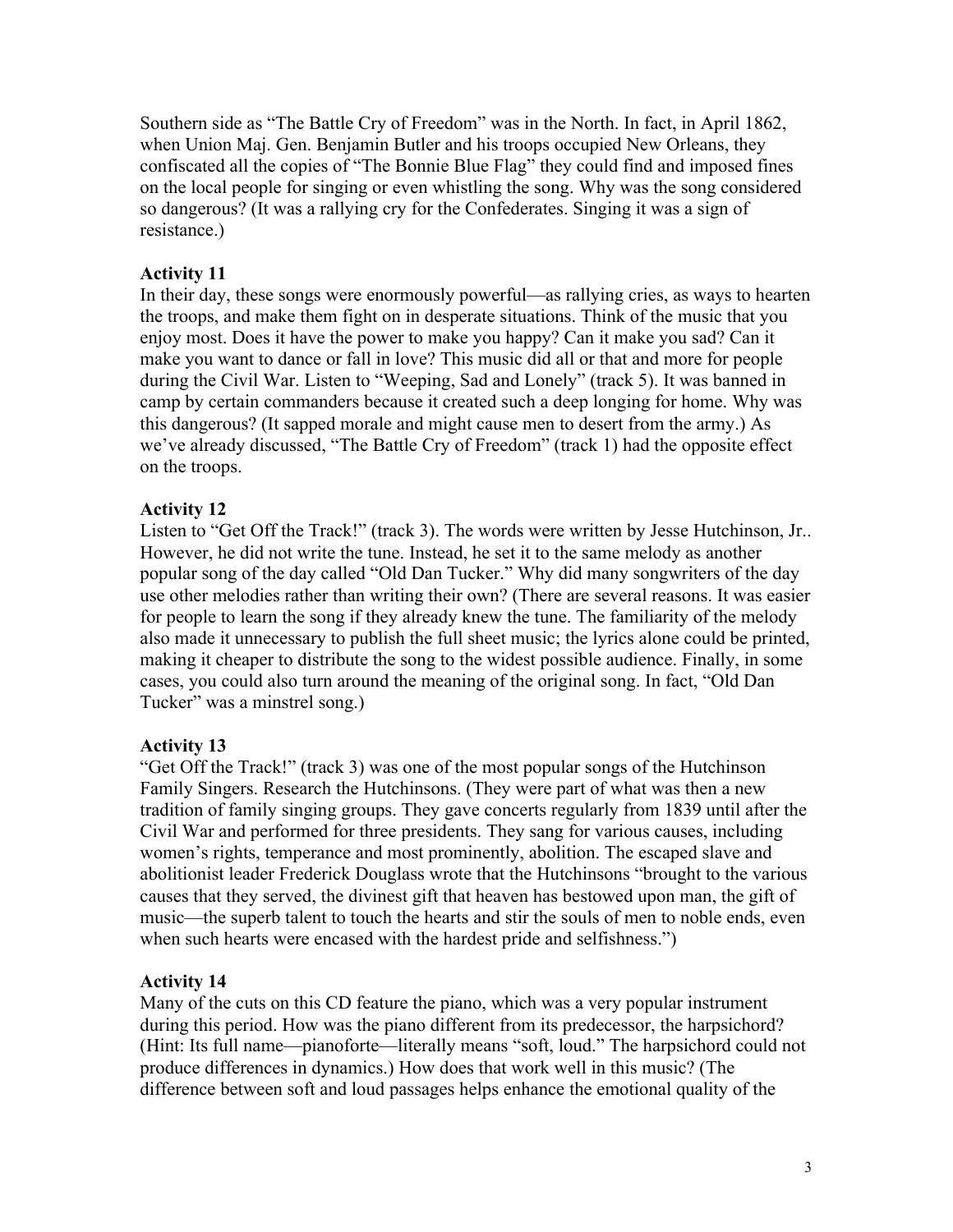music.) That doesn't mean that most people played well. Civil War diarist Mary Chesnut wrote," There is a girl in large hoops and a calico frock at every piano between Richmond and the Mississippi, banging on the out-of-tune thing and looking up into a man's face who wears the Confederate uniform." But she does speak to the popularity of the instrument.

#### **Activity 15**

No war was documented in song like the Civil War. Why was so much sheet music written during this time? (Pianos were a relatively new instrument and enormously popular. Families who could afford a piano usually wanted one as a parlor instrument. At the same time, the development of engraving technology made it possible to print music easily using pewter or copper plates. And the Civil War itself provided subject matter for literally hundreds of new songs.)

#### **Activity 16**

Confederate General Robert E. Lee said, after enjoying a brass-band serenade in 1864, "I don't believe we can have an army without music." Why? (Music was an essential part of military life. The military day began with drumming and ended with the bugle playing "Taps." Fifers and drummers, as well as brass bands, rallied soldiers on the march. And singing around the camp fire helped the men keep up their spirits amidst the sorrows of military life.)

#### **CURRICULUM CONNECTIONS—ENGLISH**

## **Activity 17**

Listen to "The Battle Cry of Freedom" (track 1). This was one of the songs to which many people wrote their own sets of words. In fact, during the presidential election of 1864, both Abraham Lincoln and his opponent, Gen. George B. McClellan, had campaign songs set to this melody. Why did the song lend itself to this treatment? (A rallying song can potentially rally people to various causes, whether military or political. Both anticipate victory.) Here's a section of the version written for President Lincoln and his running mate, Andrew Johnson:

For Lincoln and Johnson, hurrah, boys, hurrah! Down with the rebellion and on with the war, While we rally round the cause boys, we'll rally in our might, Singing the holy cause of freemen.

Gen. George McClellan also used the tune for a campaign song, changing the words to "Shouting our Battle-Cry, McClellan." It worked well not only because of the reasons stated above, but also because it was originally a military song and therefore built on the general's popularity with the soldiers:

McClellan is our watchword, hurrah! Boys, hurrah! So down with the Joker, and up with Little Mac; While we rally 'round the polls, and vote the hero in, Shouting our battle-cry—McClellan!"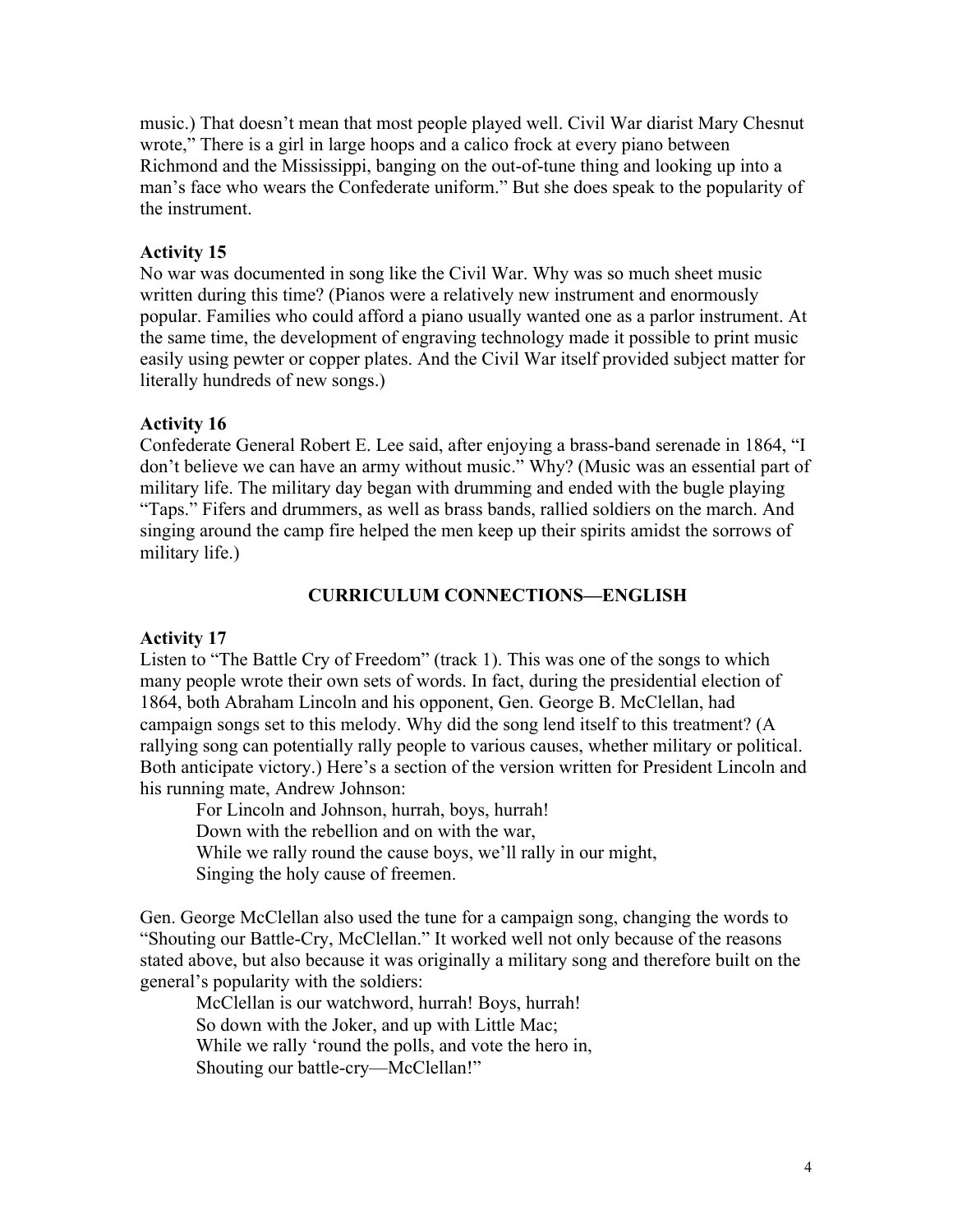The tune was so popular that it even acquired a set of Confederate lyrics.

## **Activity 18**

How did songs help rally people to the respective causes of the South and North? (They provided simple slogans—oversimplified, really—glorifying each side's mission and vilifying the enemy.) Why are the messages in songs necessarily reduced to simple ideas rather than complicated arguments? (You have only a limited number of verses in a song, and you're constrained by having to make them rhyme.)

## **Activity 19**

Listen to "When Johnny Comes Marching Home" (track 13). It speaks of the celebrations when soldiers come home—bells pealing, people cheering, villagers strewing roses along the roads. Do you think most homecomings were really like that? Why not? And how did they change as the war went on? Research actual homecomings. After the Southern surrender at Appomattox Court House, many Southern soldiers walked home.

## **Activity 20**

Listen to "For the Dear Old Flag I Die" (track 11). Though the song is played as an instrumental on the CD, it has lyrics about a drummer boy dying on the field of battle. Why was this a popular theme? (Drummer boys were young—sometimes as young as 9—and they were innocent. They had no blood on their hands. And who wouldn't weep for a child who died in battle, far from his mother? Some drummer boys also seized the public imagination with acts of bravery, which seemed all the more remarkable because of the drummers' youth. The 1871 painting "The Wounded Drummer Boy" by Eastman Johnson depicted an incident during the Battle of Antietam in 1863, in which a wounded drummer boy on the Union side asked a fellow soldier carry him, so that he could continue drumming his unit forward into battle. The painting shows the drummer hoisted up onto the shoulders of a comrade, literally rising above the chaos of the battlefield. The story continued to be popular with Northern audiences after the war.)

# **Activity 21**

We've pointed out already that melodies often acquired new lyrics. In addition to "The Battle Cry of Freedom," another example is Stephen Foster's song "Hard Times Come Again No More" (track 12). The soldiers invented new words to the melody, criticizing the food they received in camp. Unfortunately, only one such verse was ever written down by an actual Civil War soldier. He noted in his book that there were many verses, but he didn't say what they were. So here's a teachable moment. Which is more reliable—the actual verse written down by an actual soldier or the other parody verses that you find on the Internet? (The ones on the Internet may be actual parody verses that were passed down by oral tradition—meaning that people learned the words directly from each other rather than from books—or they may have been written later. We don't know.)

## **Activity 22**

Try writing your own parody verses to "Hard Times" (track 12). You can use your new song to criticize anything or express any concerns you may have about the world. Here are the original verses.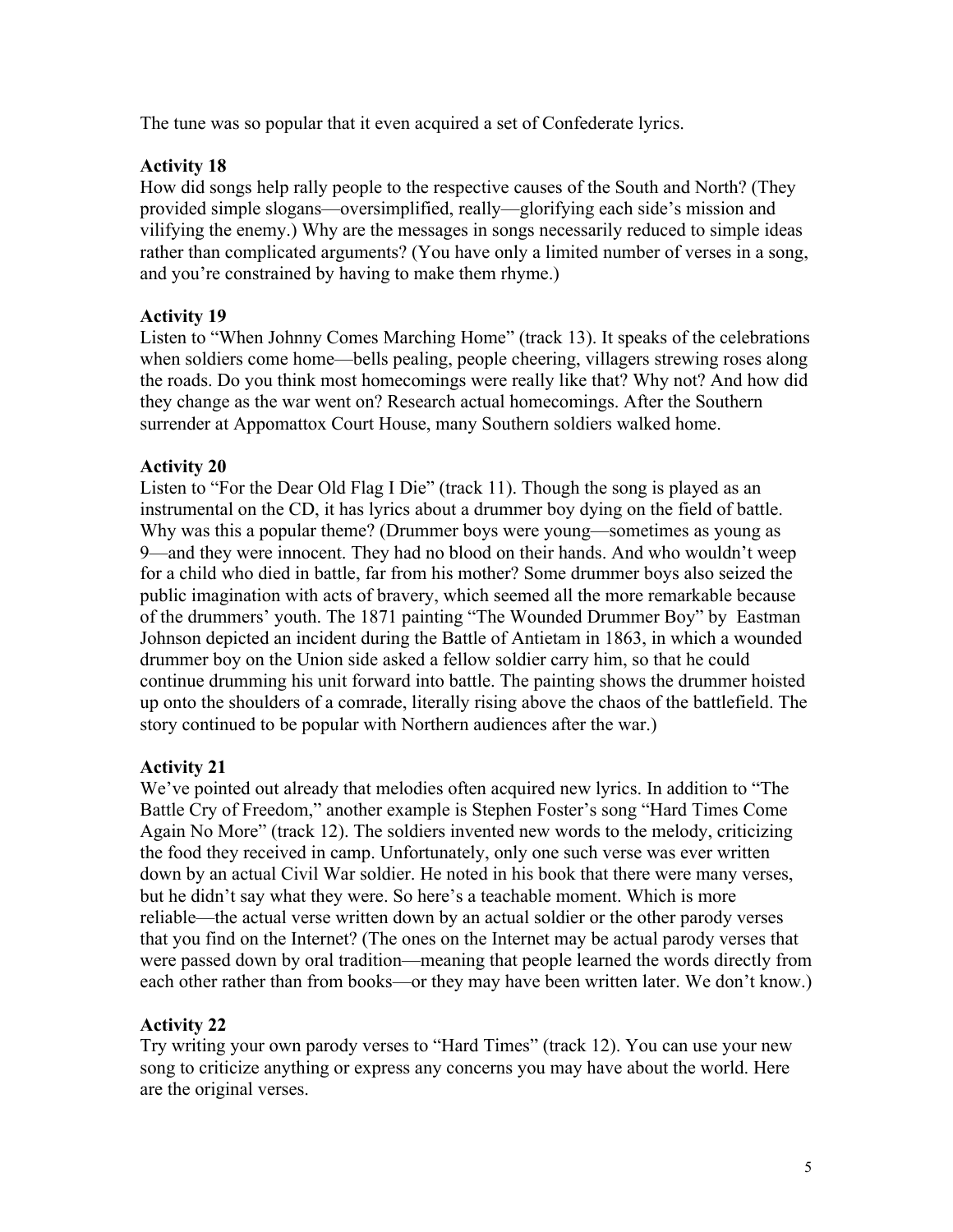Let us pause in life's pleasures and count its many tears While we all sup sorrow with the poor There's a song that will linger forever in our ears O Hard Times come again no more.

> Chorus: 'Tis the song, the sigh of the weary Hard times, hard times, coma again no more. Many days you have lingered around my cabin door. O hard times, come again no more.

There's a pale, drooping maiden who toils her life away With a worn heart whose better days are o'er: Though her voice would be merry, 'tis signing all the day— Oh! Hard Times, come again no more.

'Tis a sigh that is wafted across the troubled wave, 'Tis a wail that is heard upon the shore, 'Tis a dirge that is murmured around the lowly grave— Oh! Hard Times, come again no more.

## **FURTHER LISTENING**

Jay Ungar & Molly Mason, *Civil War Classics: Live at Gettysburg College* (Fiddle & Dance Records, 1994) Available on amazon.com or by calling 914-338-2996

Wayne Erbsen, *Ballads & Songs of the Civil War* (Native Ground Music, 2007). Erbsen has also produced three other Civil War CDs—*Battlefield Ballads of the Civil War* (2002), *Love Songs of the Civil War* (1999), and *The Home Front: 17 Authentic Tunes of the Civil War* (1996). Available at http://www.nativeground.com/ or 800-752-2656.

Sparky and Rhonda Rucker, *Blue and Grey in Black and White* (Flying Fish Records, 1992). Their latest CD, *The Mountains Above and the Valleys Below,* also includes a couple Civil War songs, with liner notes on the Civil War in east Tennessee. An order form is on their website, at www.sparkyandrhonda.com, or send email to ruckweb@aol.com.

Kim and Reggie Harris, *Steal Away: Songs of the Underground Railroad* (Appleseed Records, 1998) and *Get On Board! Underground Railroad and Civil Rights Freedom Songs, vol. 2* (Appleseed Records, 2007) Available on amazon.com.

*The Civil War—Traditional American Songs and Instrumental Music Featured in the Film by Ken Burns: Original Soundtrack Recording* (Nonesuch, 1990), featuring Jay Ungar and Jacqueline Schwab. Available on amazon.com